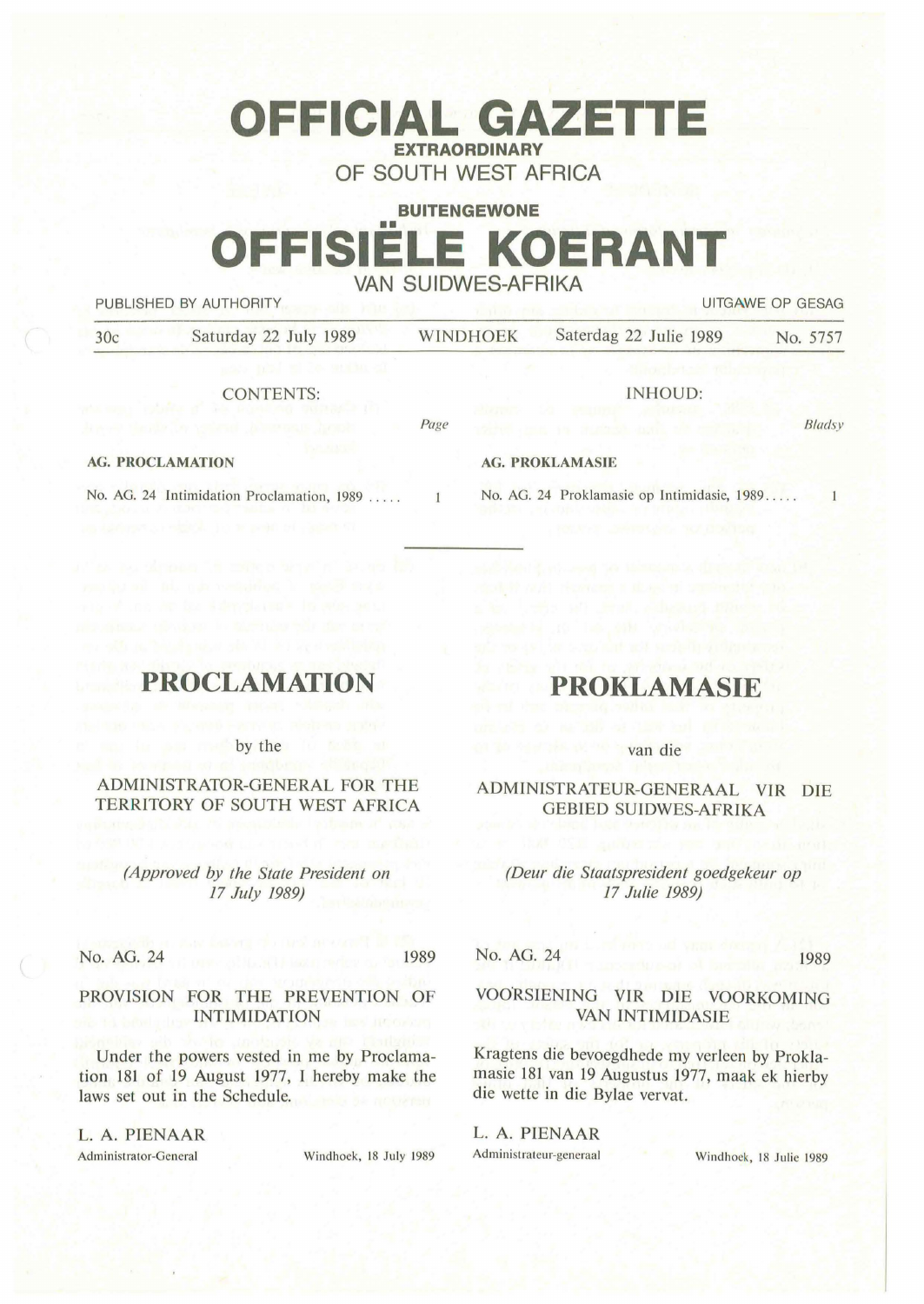#### SCHEDULE

#### *Prohibition of certain forms of intimidation*

1. (1) Any person who-

- (a) with intent to compel or induce any other person to do, or to abstain from doing, something or to assume or to abandon a particular standpoint-
	- (i) kills, assaults, injures or causes damage to that person or any other person; or
	- (ii) in any manner threatens to kill, assault, injure or cause damage to that person or any other person;
- (b) acts in such a manner or uses or publishes any language in such a manner that it has, or would probably have, the effect on a person perceiving the act or language, reasonably to fear for his own safety or the safety of his property, or for the safety of any other person or for the safety of the property of that other person, and to be induced by his fear to do, or to abstain from doing, something or to assume or to abandon a particular standpoint,

shall be guilty of an offence and liable on conviction to a fine not exceeding R20 000 or to imprisonment for a period not exceeding IO years or to both such fine and such imprisonment.

(2) A person may be convicted on account of a threat referred to in subsection  $(1)(a)(ii)$  if the threat was of such a nature that a reasonable person in the circumstances of the person threatened, would have feared for his own safety or the safety of his property, or for the safety of the other person referred to in subsection (l)(a)(ii), or for the safety of the property of that other person.

#### BYLAE

*Verbod op sekere vorms van intimidasie* 

- 1. (1) 'n Persoon wat-
- (a) met die opset · om 'n ander persoon te dwing of te beweeg om iets te doen of nie te doen nie, of om 'n bepaalde standpunt in te neem of te laat vaar-
	- (i) daardie persoon of 'n ander persoon dood, aanrand, beseer of skade berokken; of
	- (ii) op enige wyse dreig om daardie persoon of 'n ander persoon te dood, aan te rand, te beseer of skade te berokken;
- (b) op so 'n wyse optree of woorde op so 'n wyse besig of publiseer dat dit die uitwerking het, of waarskynlik sal hê, dat 'n persoon wat die optrede of woorde waarneem redelikerwys vir sy eie veiligheid of die veiligheid van sy eiendom, of vir die veiligheid van 'n ander persoon of vir die veiligheid van daardie ander persoon se eiendom, vrees, en deur sy vrees beweeg word om iets te doen of nie te doen nie, of om 'n bepaalde standpunt in te neem of te laat vaar,

is aan 'n misdryf skuldig en by skuldigbevinding strafbaar met 'n boete van hoogstens R20 000 of met gevangenisstraf vir 'n tydperk van hoogstens IO jaar of met daardie boete sowel as daardie gevangenisstraf.

(2) 'n Persoon kan op grond van 'n dreigement bedoel in subartikel (1)(a)(ii) skuldig bevind word indien die dreigement van so 'n aard was dat 'n redelike persoon in die omstandighede van die persoon wat gedreig is, vir sy eie veiligheid of die veiligheid van sy eiendom, of vir die veiligheid van die ander persoon in subartikel (1)(a)(ii) bedoel, of vir die veiligheid van daardie ander persoon se eiendom, sou gevrees het.